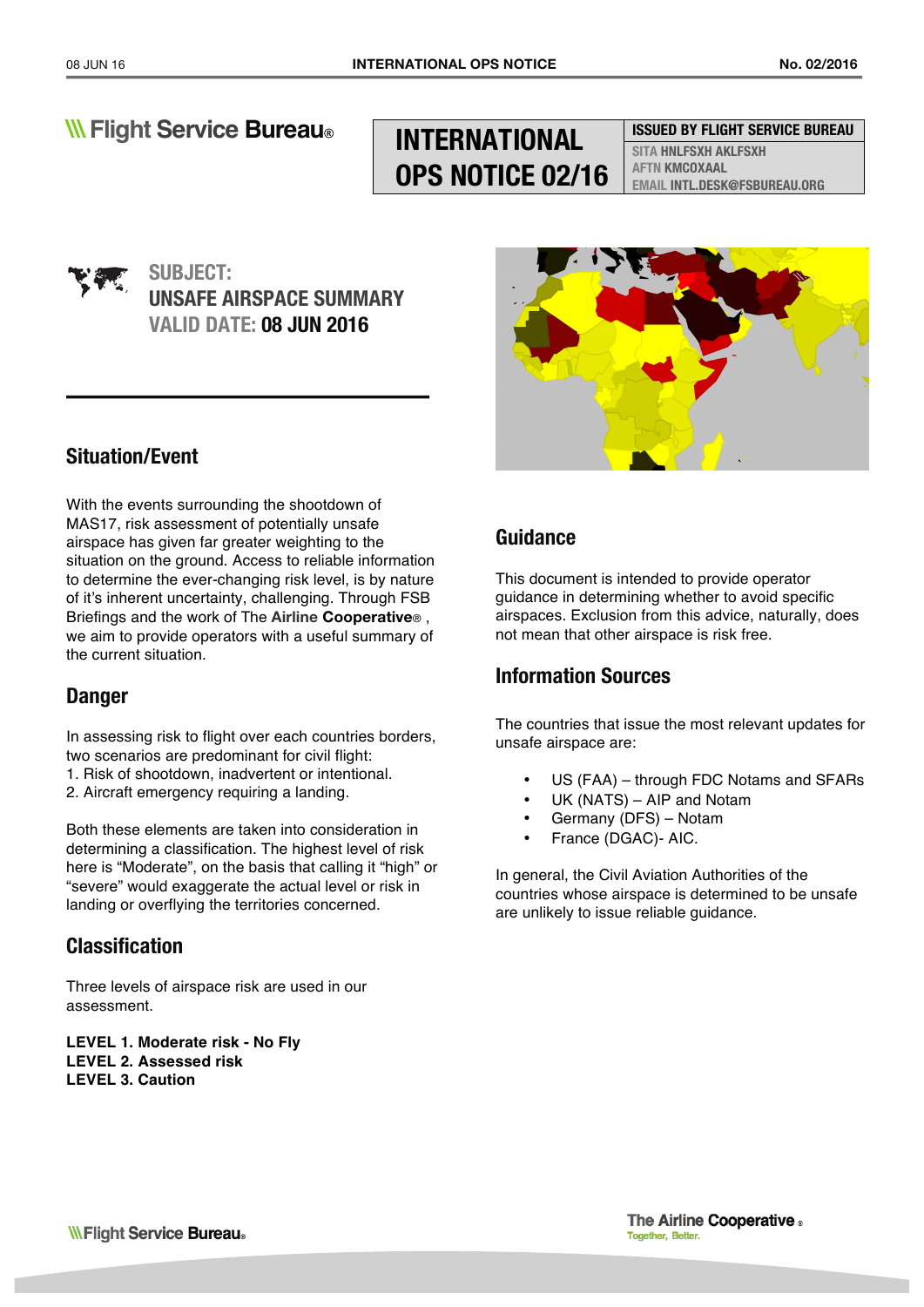# **INTERNATIONAL OPS NOTICE 02/16**

#### **ISSUED BY FLIGHT SERVICE BUREAU**

**SITA HNLFSXH AKLFSXH AFTN KMCOXAAL EMAIL INTL.DESK@FSBUREAU.ORG**

### **LEVEL1: Moderate Risk – No Fly .**

Five countries are currently included in this category. The basis for inclusion is the highly unstable current events on the ground, and in all cases the ground factions having access to RPG's, Surface-Air missiles.

#### **We strongly recommend avoiding this airspace entirely.**

All countries have multiple warnings, and your country of registry is likely to have issued specific instructions not to penetrate these airspaces.

- Ü **Libya**
- Ü **Syria**
- Ü **Iraq**
- Ü **Somalia**
- Ü **Yemen\***

\* The Oceanic portion of the Sana'a FIR, including Airways N315, UL425, UM551 and R401, is excluded from most warnings, by nature of being offshore.

### **LEVEL 2 : Assessed Risk .**

**Assessed Risk** applies to countries that are the subject of airspace warnings by EASA, FAA, UK NATS, German DFS, French DGAC, but only for specific portions or below certain altitudes.

### Ü **Afghanistan**

While no specific threats are listed, the consensus among foreign authorities is to cross the OAKX/Kabul FIR at higher flight levels. Diversion/Landing to Afghanistan – don't. Nowhere is safe.

**31MAR UK** AIP1.4.5 Potential risk operating below FL250 **01MAR Germany** Notam A0927/16 Min FL330 **17JAN France** AIC 01/16 Min FL240 in OAKX. **24DEC** US FAA Notam A0041/15 Do not plan below FL330

### Ü **Pakistan**

No specific threats are listed, the consensus among foreign authorities is to cross the OPLR and OPKR FIR's at higher flight levels. Diversion/Landing in Pakistan is recommended against. Above all avoid Peshawar, Quetta. OPKC/Karachi Airport was attacked in 2014. Recent bombing in Lahore.

**31MAR** UK NOTAM VS0055/15 Potential risk operating below FL250

**17JAN** France AIC 01/16 French operators are to maintain min FL240 in OPLR FIR and OPKR FIR. **28DEC** US FAA Notam 0046/15 – "Exercise Caution"

### Ü **Saudi Arabia**

Saudi warnings stem from air campaign in south against Yemen. A number of SCUD missiles have been fired from Yemen into Saudi Arabia since the conflict began in 2015.

**04MAR** Germany NOTAM B0759/16 Advises not to plan and conduct flights within southwest sector of OEJD FIR.

### Ü **Sudan**

Only one international warning exists, that of France, recommending overflight above FL240 in the entire Khartoum FIR, not just South Sudan.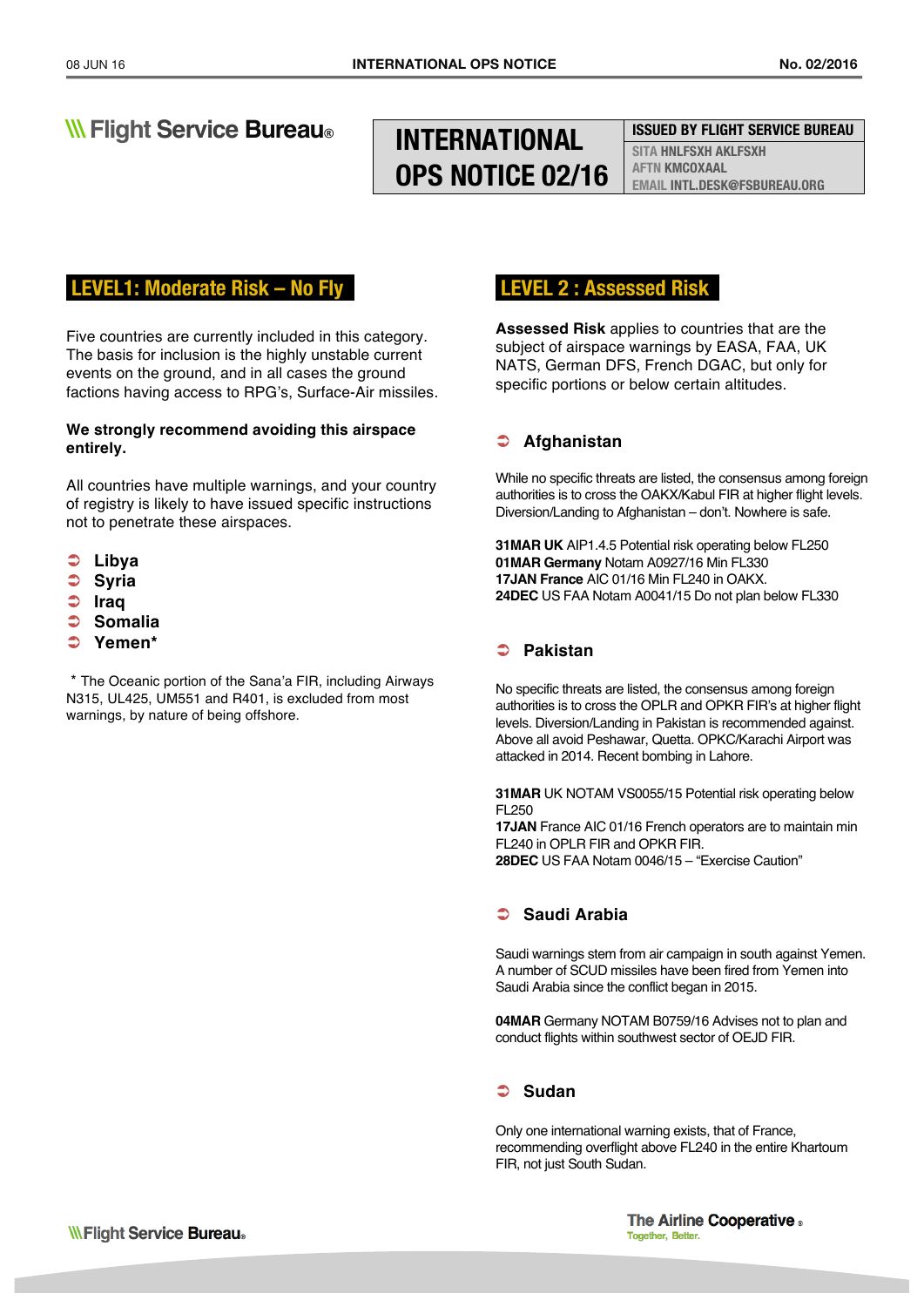# **INTERNATIONAL OPS NOTICE 02/16**

### **ISSUED BY FLIGHT SERVICE BUREAU**

**SITA HNLFSXH AKLFSXH AFTN KMCOXAAL EMAIL INTL.DESK@FSBUREAU.ORG**

**17JAN** France AIC 01/16 French operators are to maintain min FL240 in Khartoum FIR.

### Ü **South Sudan**

Avoid all landings. Peace agreement signed in August 2015 has led to a reduction in large scale fighting compared to at the start of the conflict. However, the wider security situation remains fragile.

**07JAN16 France** AIC 01/16 French operators are to maintain min FL of FL240 in HSSS FIR.

**31DEC15** US FAA Notam 0042/15 – Exercise Caution below FL260.

**04DEC15 UK** NOTAM Potential risk operating below FL250.

#### Ü **Mali**

A US warning exists, as below, and a state of emergency exists in the country. Situation unstable. 2015 Radisson hotel attack, several aircrew died.

**26FEB** US FAA Report – "International civil air routes that transit Mali's airspace and aircraft operating to and from Malian airports, particularly in the area north of Mopti, are at risk from anti-aircraft weapons. These weapons have the capability to target aircraft at higher altitudes and/or in the approach and departure phases of flight. Some MANPADS may be able to reach a maximum altitude of 25,000 feet."

**26FEB** US Notam 0006/15 – Avoid flying into Mali, and cross FIR above FL260.

### Ü **Egypt**

Primary area of concern is Sinai Peninsula; avoid. Security at Egyptian airports has been under scrutiny in 2016. Diversion to or landing in Egypt requires some consideration but not likely to be an issue.

**25MAY** Reports of GPS Jamming in Cairo area **30MAR** US NOTAM A0009/16 Overfly Sinai min FL260 **22JAN** Germany A7001/16 do not operate below FL260 **2015** UK Notam V0042/15 – min FL250

### Ü **Ukraine**

There are two distinct areas at issue in the Ukraine. The Simferopol/Crimea Peninsula (UKFV) has been closed to international traffic since 03APR2014. EASA has named M856

**WFlight Service Bureau**.

and L851 within the Crimean Peninsula as ATS routes to be used as planning within the FIR. Half of the Dnepropetrovsk (UKDV) FIR was closed due to MAS17 shootdown, most operators are avoiding the entire FIR. The remainder of Ukraine Airspace (L'viv, Kiev, Odessa) remains open and used by most airlines.

**17FEB** EASA SIB 2015-16R2 ATS Routes M856 & L851 **2015** Ukraine AIC 02/15 Planning in UKFV FIR **2015** US Notam A0016/15 US Operators prohibited from UKFV/UKDV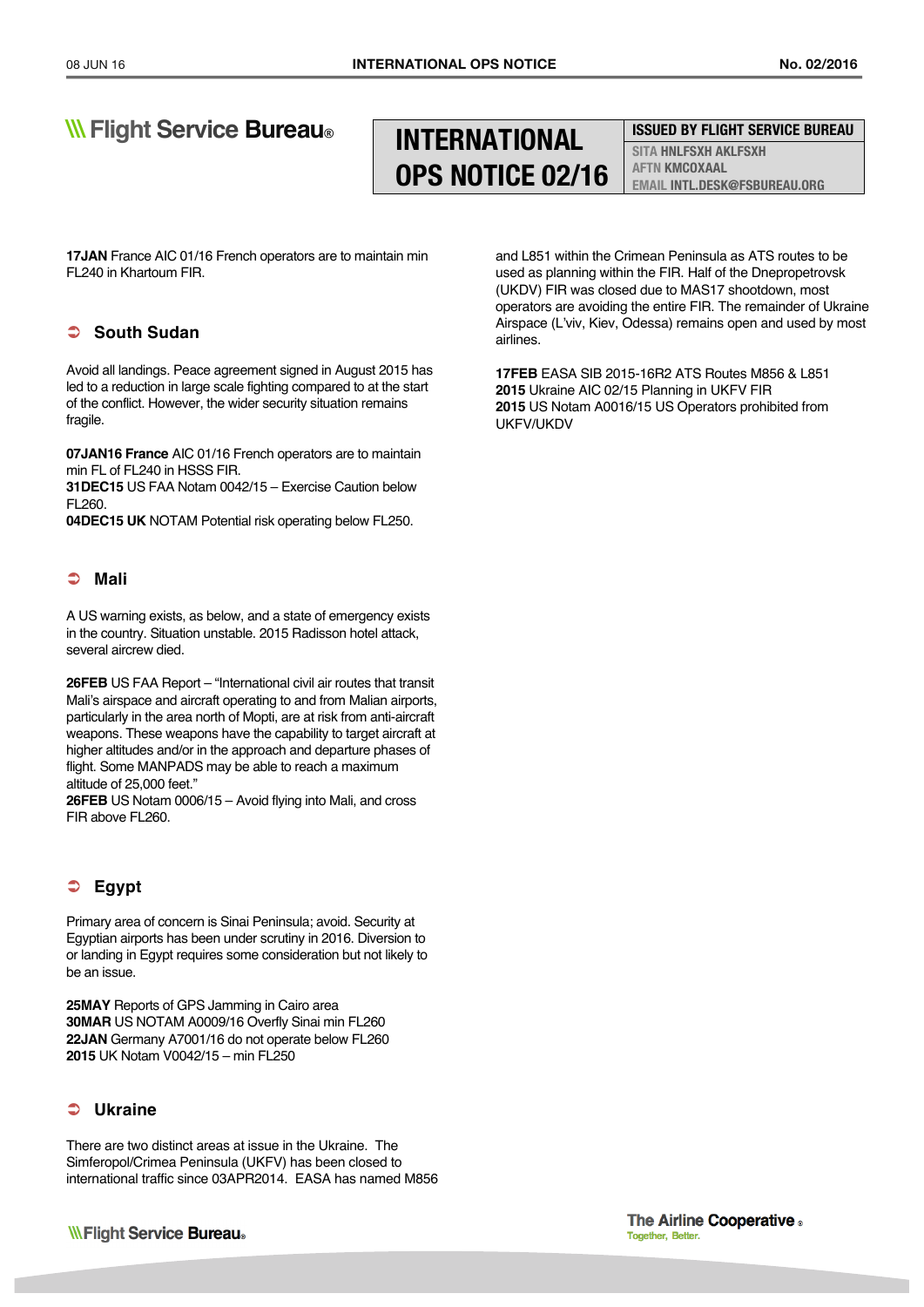# **INTERNATIONAL OPS NOTICE 02/16**

**ISSUED BY FLIGHT SERVICE BUREAU**

**SITA HNLFSXH AKLFSXH AFTN KMCOXAAL EMAIL INTL.DESK@FSBUREAU.ORG**

### **LEVEL 3 : Caution .**

**Caution** applies to countries that do not have multiple current airspace warnings, but we consider worthy of a security review before operating into or over.

### Ü **North Korea**

Increased concern for overflight, even offshore, in first half of 2016 due to regular missile launches, GPS jamming along border with South Korea.

### Ü **Kenya**

**26FEB** US FAA Notam A0005/16 advises caution below FL260.

### Ü **Chad**

The Chadian government has extended a state of emergency for the Lake Chad region until October 2016. N'Djamena in the past was a popular fuel stop in central Africa; multiple travel warnings advise against going here.

### **Central African Republic**

Situation unstable, elections approaching. Tensions are high in Bangui and across the country. There are armed patrols that have set up several roadblocks across the country. Reports of violence, reprisal killings, looting and human rights abuses continue across the country.